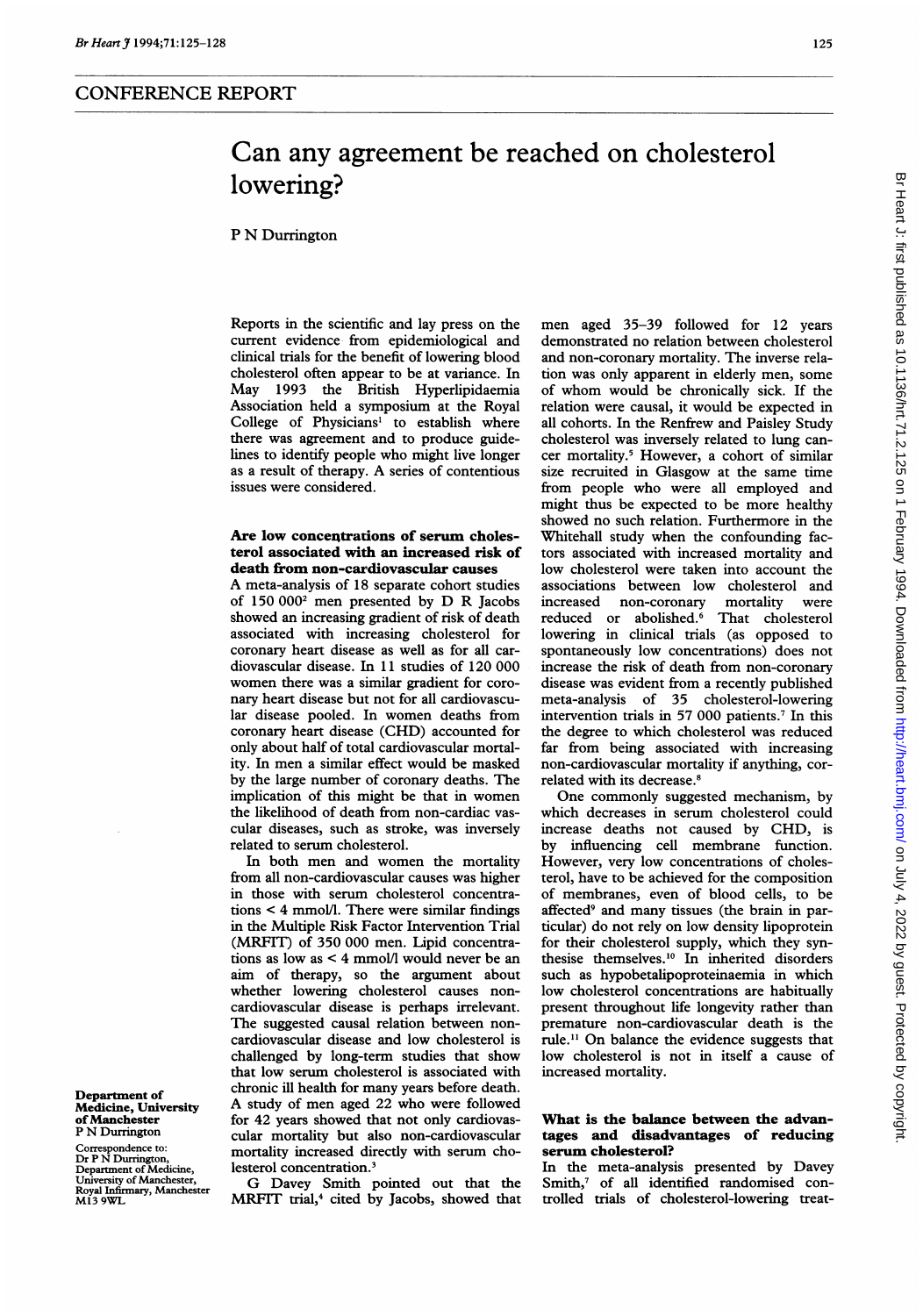increased. An overall benefit of cholesterol lowering in high risk patients was strongly supported by other contributions. Lewis looked specifically at trials in patients with existing ischaemic heart disease<sup>712</sup> in whom it is known that 50% of coronary deaths occur. 80% of all deaths in these trials were caused by coronary heart disease. Lewis also reviewed the findings of coronary angiographic studies that show that regression of coronary disease is possible with lipid-lowering therapy.<sup>13-17</sup> One of the most striking findings was <sup>a</sup> 68% decrease in the need for coronary bypass surgery in patients whose cholesterol was reduced by 23% by partial ileal bypass surgery.16

the intervention group, while at lower rates it

Holme's meta-analysis, of more than 135 000 participants was larger than any other because it included trials in which the intervention was multifactorial and not confined to cholesterol lowering. <sup>18</sup> He too concluded that the likelihood of benefit from cholesterol-lowering was greatest in patients at high risk of coronary heart disease. His study indicated that in addition to patients with established coronary disease, symptomfree individuals with the highest cholesterol concentrations also stood to benefit.

The benefits of lowering cholesterol are therefore clearest in those with declared ischaemic heart disease and those with high cholesterol concentrations. There is no evidence of any beneficial effects on all cause mortality in symptomfree people with a mild or moderate increase in lipids.

## Why is there no favourable effect on all cause mortality in those without a high risk of coronary death?

There was disagreement about the explanation for this lack of effect. Davey Smith maintained that there was an increase in non-cardiac death in cholesterol-lowering trials involving drug treatment (but not in trials that did not involve drugs) and that this increase nullified any beneficial effect in trials where there were few coronary deaths. R Peto and R Collins, however, were critical of Davey Smith's meta-analysis and believed that some of the trials he had included were unsuitable. In their meta-analysis of 22 trials of 42 000 people they too found a small increase in non-cardiac deaths in the intervention groups, but this did not relate to any specific cause and probably arose by chance.

The total number of people participating in the trials was too small to yield sufficiently large numbers of deaths to draw any reliable conclusion.

The reason for the lack of favourable effect on all cause mortality in low risk individuals remains unexplained.

# Are there particular high risk groups? <sup>G</sup> <sup>R</sup> Thompson described some of the high

risk syndromes in which current evidence favours the introduction of lipid-lowering drugs even in the absence of CHD if dietary therapy alone proves ineffective. Patients with genetic hyperlipidaemia, particularly those with familial hypercholesterolaemia and type III hyperlipoproteinaemia, and people in whom polygenic dyslipidaemia was combined with multiple risk factors, such as a family history of ischaemic heart disease, diabetes mellitus, hypertension, and a long history of heavy cigarette smoking were often at sufficiently high risk to justify drug treatment.<sup>1920</sup> Thompson also discussed the increased risk posed by hypercholesterolaemia when it was combined with raised concentrations of triglycerides and low concentrations of HDL cholesterol. He considered that fibrinogen and lipoprotein (a) would soon play an important part in risk assessment. What is really needed is a means of calculating individual coronary risk, but this does not exist at present because none of the prospective studies has included all the risk factors. Nevertheless many patients with hypercholesterolaemia, who are clearly at high coronary risk, are not receiving treatment. In the United Kingdom less than 10% of the population have had their serum cholesterol measured compared with 40% in many other European countries.

#### Is there a consensus view?

One conclusion from the symposium was that there was clear evidence that lowering cholesterol in those at higher risk of coronary disease was beneficial. Population approaches to cholesterol lowering based on dietary modification are justified, but the benefits of lipid lowering medication are only evident in people at high coronary risk. Currently, for those in the middle of the risk range conclusions about lipid-lowering drugs are not entirely reliable and therapeutic decisions must be based on clinical judgement. There is a strong case for mounting a clinical trial of one of the more recently developed lipid-lowering drugs, which may have <sup>a</sup> more favourable benefit:risk ratio and might thus be indicated in patients at lower risk.

#### Practical considerations

The decision to introduce cholesterol-lowering medication should not be taken on the basis of the absolute concentration of cholesterol itself, but rather on an assessment of overall coronary risk.2' An important issue for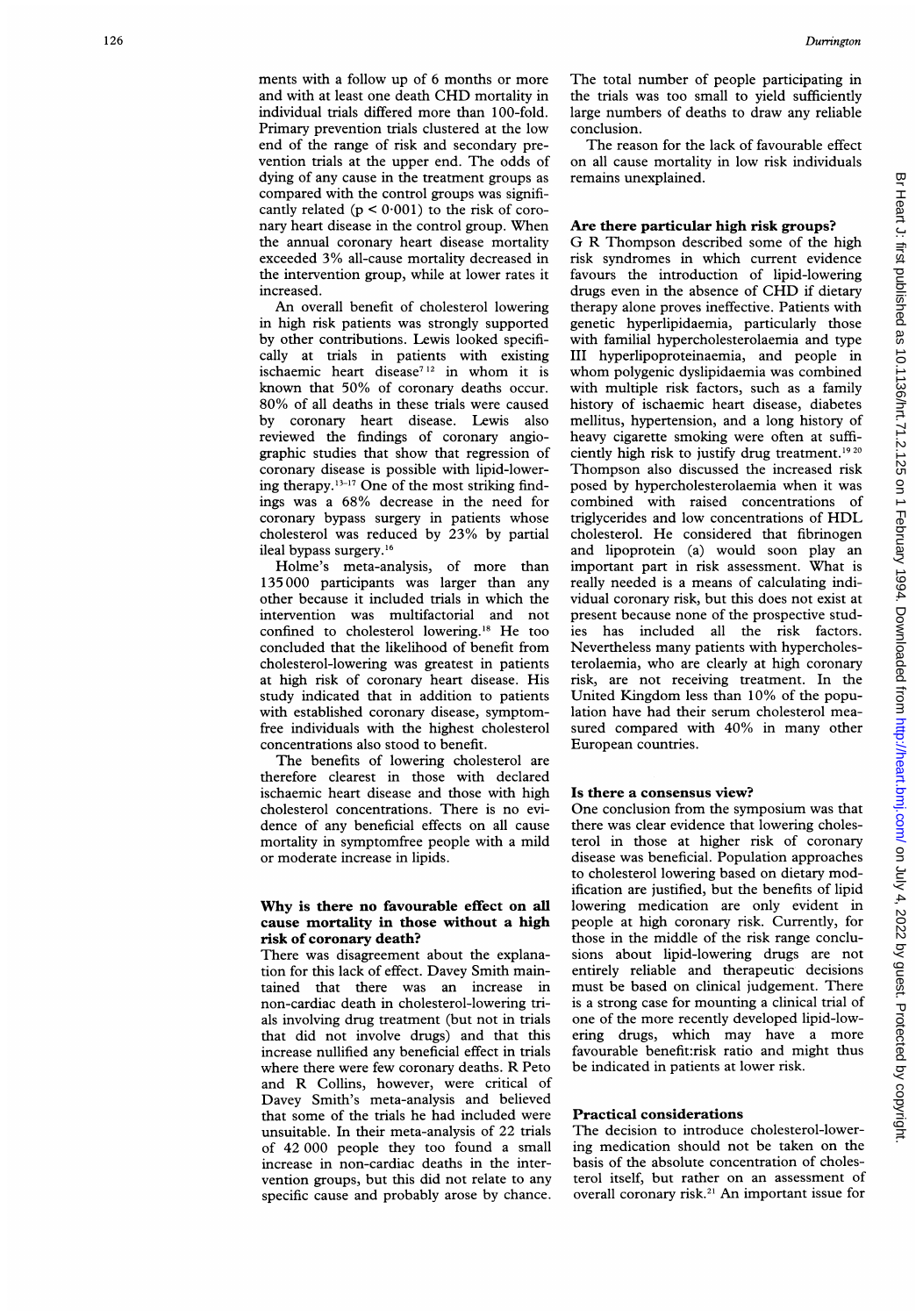Recommendations ofBritish Hyperlipidaemia Association on priorities and cut-off values for lipid-lowering drug therapy for hypercholesterolaemia persisting after institution of dietary treatment

| Priority | Patient category                                                                                                                                                                                                              | Total<br>cholesterol<br>(mmol/l) | LDL<br>cholesterol<br>(mmol/l) |
|----------|-------------------------------------------------------------------------------------------------------------------------------------------------------------------------------------------------------------------------------|----------------------------------|--------------------------------|
| First    | Patients with established CHD,<br>including post-CABG, angioplasty,<br>or cardiac transplant, or with other                                                                                                                   |                                  |                                |
| Second   | significant atherosclerosis<br>Patients with genetically determined<br>hyperlipidaemia (for example, familial<br>hypercholesterolaemia) or with<br>multiple risk factors (family history<br>diabetes, mellitus, hypertension, | > 5.2                            | > 3.5                          |
| Third    | long history of smoking)<br>Men without evidence of atherosclerosis                                                                                                                                                           | > 6∙5                            | > 5.0                          |
|          | or other risk factors                                                                                                                                                                                                         | > 7.8                            | > 6.0                          |
| Fourth   | Post-menopausal women* without<br>evidence of other risk factors                                                                                                                                                              | > 7.8                            | > 6∙0                          |

\*Take account of premature menopause or low HDL cholesterol. It may be more appropriate to consider hormone replacement therapy before lipid lowering medication.

those responsible for issuing guidelines for the management of hyperlipidaemia is what is the level of absolute risk at which benefit from treating raised cholesterol concentrations might accrue? Davey Smith highlighted this by showing that many of the published guidelines particularly those from the United States<sup>22</sup> go far beyond any reasonable interpretations of the evidence and are particularly open to criticism because they recommend the use of lipid-lowering drugs at lower levels of risk in women than they do in men. The British Hyperlipidaemia Association guidelines (table), by assigning patients to different orders of priority according to the certainty with which risk can be established and the strength of the evidence in favour of treatment are designed to overcome this problem.

#### Shortcomings of current evidence

Meta-analysis, whatever its appeal to statisticians, cannot be more than a rough guide to the clinical value of intervention. Many of the trials included in meta-analysis were shortterm, lasting less than 2 years. In the metaanalysis presented by Peto and Collins the decrease in the incidence of coronary heart disease in trials lasting less than 2 years was 9% whereas in trials lasting longer it was 22%. Many of the trials included in the metaanalyses were analysed on an intention-totreat basis. That means that patients who did not comply with medication were included in the intervention group. In the Lipid Research Clinic Trial it was evident that the decrease in cholesterol in the intervention group as a whole was 8% and the decrease in coronary incidence 10%.23 It was estimated that in the patients who complied fully with medication the decrease in cholesterol was 25% and the decrease in coronary incidence 49%. decrease in coronary incidence 49%. Intention-to-treat analysis is the only unbiased way to analyse a trial, but the result it gives is qualitative: a quantitatively greater benefit is likely to accrue in clinical practice. This view could be challenged if the incidence of adverse side effects were related to cholesterol-lowering, but it is known that non-cardiovascular deaths are unrelated to cholesterol reduction7 <sup>24</sup> or even to compliance with medication.25 Also in clinical practice it is now possible to identify particular patterns of hyperlipidaemia for which certain lipid lowering drugs are particularly suited: in clinical trials published so far only one choice or agent was available. For all these reasons the 3% annual decrease in death from coronary heart disease where all-cause mortality is decreased in clinical trials, as established by Davey Smith et  $al$ ,<sup>7</sup> will be at least halved in clinical practice.

Furthermore attempts to use prospective studies to assess the levels of coronary risk in patients identified by the guidelines may underestimate the risk because of regression dilution bias. In most prospective studies one measurement of cholesterol made at the outset is related to the subsequent incidence of events. No matter how large the study is this procedure is going to underestimate the risk associated with factors such as cholesterol or blood pressure.26 This is because of biological and analytical variation in the initial measurement. A participant in <sup>a</sup> prospective study categorised as being in the upper range for cholesterol on the basis of one measurement is more likely to have <sup>a</sup> true mean value (which can only be estimated as the mean of several measurements) that is lower than the initial value rather than higher. At the lower end of the scale the opposite is the case. The effect of this is that the relation between mean cholesterol and risk is steeper by about half as much again than that reported in studies employing single measurements which are frequently used to estimate risk. Taking this into account <sup>a</sup> man of 55 with <sup>a</sup> cholesterol of 7-8 mmol/l (normal triglycerides and low density lipoprotein cholesterol 6-0 mmol/l) and no other risk factors would have an annual risk of coronary death of 1% predicted from Framington data.<sup>27</sup> If the value of  $7.8$ mmol/l was established after a series of readings as is recommended in the British Hyperlipidaemia Association guidelines the risk is probably closer to  $1.5\%$ . Additionally it is likely that the risk attaching to a cholesterol concentration of 7-8 mmol/l when it has been achieved as the result of reduction from a previously higher value by dietary treatment will be greater than for a similar spontaneous concentration.

# British Hyperlipidaemia Association guidelines

Present evidence is consistent with benefit for priorities as low as the third category (table). The lowest priority (women with cholesterol > 7-8 mmol/I and no other risk factor) would certainly include some patients in whom evidence of benefit was equivocal, but if serum high density lipoprotein cholesterol were low or the cholesterol concentration were substantially greater than 7-8 mmol/l, the risk of coronary heart disease could be sufficiently high to justify lipid-lowering drug therapy if diet were not effective enough. The relatively low priority in women is because of the limited trial data in women, the uncertainty